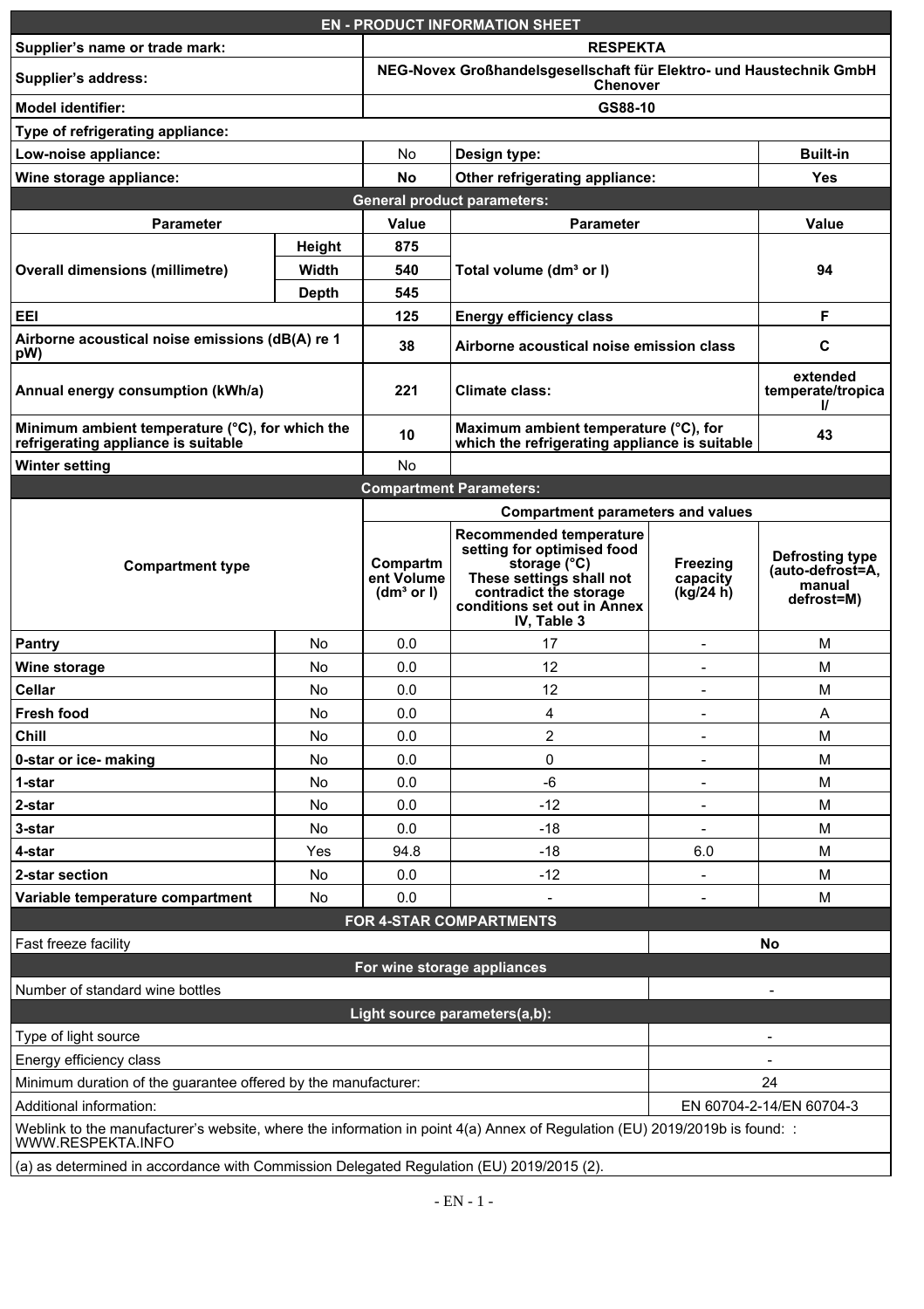|                                                                                                                                                                                                                                                                                                                                                                                                              |                          |                                                                                 | <b>DE - PRODUKTINFORMATIONSBLATT</b>                                                                                                                                                                                     |                               |                                                                    |  |
|--------------------------------------------------------------------------------------------------------------------------------------------------------------------------------------------------------------------------------------------------------------------------------------------------------------------------------------------------------------------------------------------------------------|--------------------------|---------------------------------------------------------------------------------|--------------------------------------------------------------------------------------------------------------------------------------------------------------------------------------------------------------------------|-------------------------------|--------------------------------------------------------------------|--|
| Name oder Warenzeichen des Lieferanten:                                                                                                                                                                                                                                                                                                                                                                      |                          | <b>RESPEKTA</b>                                                                 |                                                                                                                                                                                                                          |                               |                                                                    |  |
| Adresse des Lieferantenb:                                                                                                                                                                                                                                                                                                                                                                                    |                          | NEG-Novex Großhandelsgesellschaft für Elektro- und Haustechnik GmbH<br>Chenover |                                                                                                                                                                                                                          |                               |                                                                    |  |
| Modellbezeichnung:                                                                                                                                                                                                                                                                                                                                                                                           |                          | GS88-10                                                                         |                                                                                                                                                                                                                          |                               |                                                                    |  |
| Typ des Kühlgeräts:                                                                                                                                                                                                                                                                                                                                                                                          |                          |                                                                                 |                                                                                                                                                                                                                          |                               |                                                                    |  |
| Geräuscharmes Gerät:                                                                                                                                                                                                                                                                                                                                                                                         |                          | Nein                                                                            | Ausführung:                                                                                                                                                                                                              |                               | Eingebaut                                                          |  |
| Weinlagergerät:                                                                                                                                                                                                                                                                                                                                                                                              |                          | Nein                                                                            | Sonstiges Kühlgerät:                                                                                                                                                                                                     |                               | Ja                                                                 |  |
|                                                                                                                                                                                                                                                                                                                                                                                                              |                          | Allgemeine Produktparameter:                                                    |                                                                                                                                                                                                                          |                               |                                                                    |  |
| Parameter                                                                                                                                                                                                                                                                                                                                                                                                    |                          | Wert                                                                            | Parameter                                                                                                                                                                                                                |                               | Wert                                                               |  |
|                                                                                                                                                                                                                                                                                                                                                                                                              | Höhe                     | 875                                                                             | Gesamtvolumen (dmª oder I)                                                                                                                                                                                               |                               |                                                                    |  |
| Gesamtabmessungen (Millimeter)                                                                                                                                                                                                                                                                                                                                                                               | <b>Breite</b>            | 540                                                                             |                                                                                                                                                                                                                          |                               | 94                                                                 |  |
|                                                                                                                                                                                                                                                                                                                                                                                                              | Tiefe                    | 545                                                                             |                                                                                                                                                                                                                          |                               |                                                                    |  |
| EEI                                                                                                                                                                                                                                                                                                                                                                                                          |                          | 125                                                                             | Energieeffizienzklasse                                                                                                                                                                                                   |                               | F                                                                  |  |
| Luftschallemissionen (dB(A) re 1 pW)                                                                                                                                                                                                                                                                                                                                                                         |                          | 38                                                                              | Luftschallemissionsklasse                                                                                                                                                                                                |                               | C                                                                  |  |
| Jährlicher Energieverbrauch (kWh/a)                                                                                                                                                                                                                                                                                                                                                                          |                          | 221                                                                             | Klimaklasse:                                                                                                                                                                                                             |                               | Erweiterter<br>Temperaturbereic<br>h, Tropisch/                    |  |
| Minimale Umgebungstemperatur (°C), für die das<br>Kühlgerät ausgelegt ist                                                                                                                                                                                                                                                                                                                                    |                          | 10                                                                              | Maximale Umgebungstemperatur (°C), für<br>die das Kühlgerät ausgelegt ist                                                                                                                                                |                               | 43                                                                 |  |
| Wintereinstellung                                                                                                                                                                                                                                                                                                                                                                                            |                          | Nein                                                                            |                                                                                                                                                                                                                          |                               |                                                                    |  |
|                                                                                                                                                                                                                                                                                                                                                                                                              |                          |                                                                                 | Fachparameter:                                                                                                                                                                                                           |                               |                                                                    |  |
|                                                                                                                                                                                                                                                                                                                                                                                                              |                          |                                                                                 | Fachparameter und -werte                                                                                                                                                                                                 |                               |                                                                    |  |
| Typ des Fachs                                                                                                                                                                                                                                                                                                                                                                                                |                          | Fachvolum<br>en $(dm3)$<br>oder I)                                              | <b>Empfohlene</b><br>Temperatureinstellung je<br>nach zu kühlenden<br>Lebensmitteln (°C)<br>Diese Einstellungen dürfen<br>nicht im Widerspruch zu<br>den<br>Lagerungsbedingungen<br>gemäß Anhang IV, Tabelle<br>3 stehen | Gefrierkapazit<br>ät (kg/24h) | Abtauungstyp (A<br>= Auto-Abtauung,<br>$M =$ manuelle<br>Abtauung) |  |
| Speisekammer                                                                                                                                                                                                                                                                                                                                                                                                 | Nein                     | 0.0                                                                             | 17                                                                                                                                                                                                                       | Ξ                             | M                                                                  |  |
| Weinlager                                                                                                                                                                                                                                                                                                                                                                                                    | Nein                     | 0.0                                                                             | 12                                                                                                                                                                                                                       | $\overline{\phantom{a}}$      | M                                                                  |  |
| Keller                                                                                                                                                                                                                                                                                                                                                                                                       | Nein                     | 0.0                                                                             | 12                                                                                                                                                                                                                       |                               | M                                                                  |  |
| <b>Frischkost</b>                                                                                                                                                                                                                                                                                                                                                                                            | Nein                     | 0.0                                                                             | 4                                                                                                                                                                                                                        | $\overline{\phantom{a}}$      | Α                                                                  |  |
| Kühlen                                                                                                                                                                                                                                                                                                                                                                                                       | Nein                     | 0.0                                                                             | $\overline{\mathbf{c}}$                                                                                                                                                                                                  | $\overline{a}$                | M                                                                  |  |
| 0 Sterne oder Eisherstellung                                                                                                                                                                                                                                                                                                                                                                                 | Nein                     | 0.0                                                                             | 0                                                                                                                                                                                                                        | $\overline{\phantom{a}}$      | M                                                                  |  |
| 1 Stern                                                                                                                                                                                                                                                                                                                                                                                                      | Nein                     | 0.0                                                                             | -6                                                                                                                                                                                                                       | Ξ                             | M                                                                  |  |
| 2 Sterne                                                                                                                                                                                                                                                                                                                                                                                                     | Nein                     | 0.0                                                                             | $-12$                                                                                                                                                                                                                    | $\overline{\phantom{a}}$      | М                                                                  |  |
| 3 Sterne                                                                                                                                                                                                                                                                                                                                                                                                     | Nein                     | 0.0                                                                             | $-18$                                                                                                                                                                                                                    | $\overline{a}$                | M                                                                  |  |
| 4 Sterne                                                                                                                                                                                                                                                                                                                                                                                                     | Ja                       | 94.8                                                                            | $-18$                                                                                                                                                                                                                    | 6.0                           | M                                                                  |  |
| 2-Sterne-Bereich                                                                                                                                                                                                                                                                                                                                                                                             | Nein                     | 0.0                                                                             | $-12$                                                                                                                                                                                                                    | $\overline{a}$                | M                                                                  |  |
| Fach mit variabler Temperatur                                                                                                                                                                                                                                                                                                                                                                                | Nein                     | 0.0                                                                             |                                                                                                                                                                                                                          |                               | M                                                                  |  |
|                                                                                                                                                                                                                                                                                                                                                                                                              |                          |                                                                                 | <b>FÜR 4-STERNE-FÄCHER</b>                                                                                                                                                                                               |                               |                                                                    |  |
| Schnellgefrierfunktion                                                                                                                                                                                                                                                                                                                                                                                       |                          |                                                                                 |                                                                                                                                                                                                                          |                               | Nein                                                               |  |
|                                                                                                                                                                                                                                                                                                                                                                                                              |                          |                                                                                 | Für Weinlagergeräte                                                                                                                                                                                                      |                               |                                                                    |  |
| Anzahl der Standardweinflaschen                                                                                                                                                                                                                                                                                                                                                                              |                          |                                                                                 |                                                                                                                                                                                                                          |                               |                                                                    |  |
|                                                                                                                                                                                                                                                                                                                                                                                                              |                          |                                                                                 | Lichtquellenparametera,b:                                                                                                                                                                                                |                               |                                                                    |  |
| Art der Lichtquelle<br>$\overline{\phantom{a}}$                                                                                                                                                                                                                                                                                                                                                              |                          |                                                                                 |                                                                                                                                                                                                                          |                               |                                                                    |  |
| Energieeffizienzklasse                                                                                                                                                                                                                                                                                                                                                                                       |                          |                                                                                 |                                                                                                                                                                                                                          |                               |                                                                    |  |
| Mindestdauer der Herstellergarantie:                                                                                                                                                                                                                                                                                                                                                                         |                          | 24                                                                              |                                                                                                                                                                                                                          |                               |                                                                    |  |
| Zusätzliche Informationen:                                                                                                                                                                                                                                                                                                                                                                                   | EN 60704-2-14/EN 60704-3 |                                                                                 |                                                                                                                                                                                                                          |                               |                                                                    |  |
| Weblink zur Website des Herstellers mit den Informationen aus Punkt 4(a) Anhang der Verordnung (EU) 2019/2019b: :<br>WWW.RESPEKTA.INFO                                                                                                                                                                                                                                                                       |                          |                                                                                 |                                                                                                                                                                                                                          |                               |                                                                    |  |
| a) wie gemäß der von der EU-Kommission erlassenen Delegierten Verordnung (EU) 2019/2015 (2) festgelegt.<br>b) Eventuelle Änderungen an diesen Punkten gelten nicht als relevant für die Zwecke von Artikel 4 Nummer 4 der Verordnung (EU)<br>2017/1369.<br>c) Wenn die Produktdatenbank den endgültigen Inhalt dieses Feldes automatisch generiert, muss der Lieferant diese Angabe hier nicht<br>eintragen. |                          |                                                                                 |                                                                                                                                                                                                                          |                               |                                                                    |  |